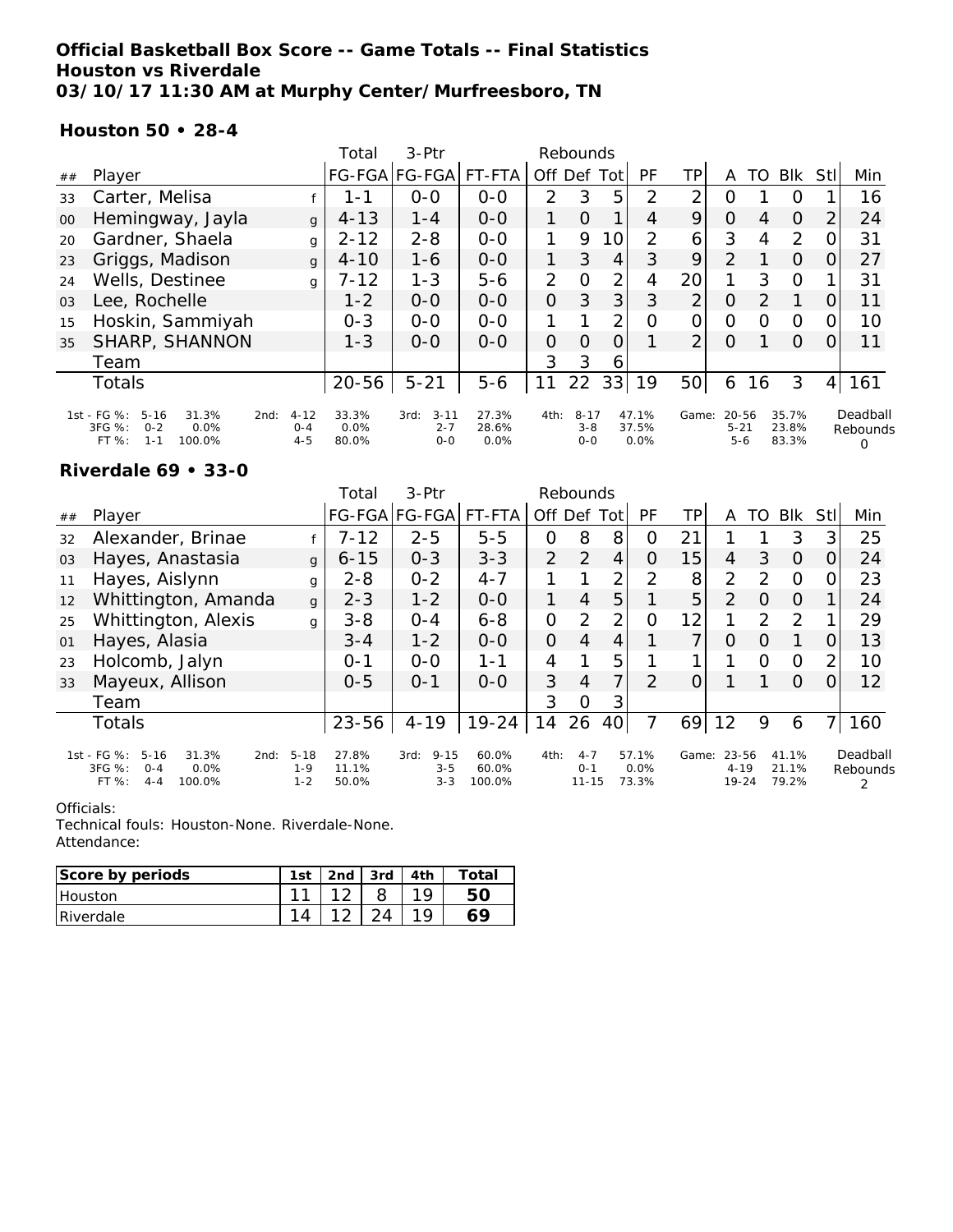## **Houston vs Riverdale 03/10/17 11:30 AM at Murphy Center/Murfreesboro, TN 1st PERIOD Play-by-Play (Page 1)**

| HOME TEAM: Riverdale                     | Time  | Score     |                | Margin VISITORS: Houston               |
|------------------------------------------|-------|-----------|----------------|----------------------------------------|
| GOOD! FT SHOT by Hayes, Anastasia        | 07:50 | $1 - 0$   | H <sub>1</sub> | FOUL by Hemingway, Jayla (P1T1)        |
| GOOD! FT SHOT by Hayes, Anastasia        | 07:50 | $2 - 0$   | H <sub>2</sub> |                                        |
|                                          | 07:43 |           |                | TURNOVR by Hemingway, Jayla            |
| STEAL by Alexander, Brinae               | 07:42 |           |                |                                        |
| GOOD! FT SHOT by Hayes, Anastasia        | 07:38 | $3 - 0$   | $H_3$          | FOUL by Griggs, Madison (P1T2)         |
| GOOD! FT SHOT by Holcomb, Jalyn          | 07:38 | $4-0$     | H 4            |                                        |
|                                          | 07:21 |           |                | MISSED JUMPER by Hemingway, Jayla      |
|                                          | 07:21 |           |                | REBOUND (OFF) by Carter, Melisa        |
|                                          | 07:18 | $4 - 2$   | H <sub>2</sub> | GOOD! JUMPER by Carter, Melisa [PNT]   |
| MISSED 3 PTR by Alexander, Brinae        | 07:09 |           |                | REBOUND (DEF) by Gardner, Shaela       |
| FOUL by Whittington, Amanda (P1T1)       | 06:49 |           |                |                                        |
|                                          | 06:44 |           |                | TURNOVR by Hemingway, Jayla            |
| MISSED 3 PTR by Whittington, Alexis      | 06:33 |           |                |                                        |
| REBOUND (OFF) by Hayes, Aislynn          | 06:33 |           |                |                                        |
| MISSED LAYUP by Hayes, Aislynn           | 06:30 |           |                |                                        |
| REBOUND (OFF) by Hayes, Anastasia        | 06:30 |           |                |                                        |
| GOOD! LAYUP by Hayes, Anastasia [PNT]    | 06:20 | $6 - 2$   | H 4            |                                        |
|                                          | 06:17 |           |                | TIMEOUT 30sec                          |
|                                          | 06:09 | $6 - 4$   | H <sub>2</sub> | GOOD! JUMPER by Griggs, Madison [PNT]  |
| MISSED 3 PTR by Alexander, Brinae        | 05:55 |           |                |                                        |
| REBOUND (OFF) by Hayes, Anastasia        | 05:55 |           |                |                                        |
| TURNOVR by Hayes, Anastasia              | 05:48 |           |                |                                        |
|                                          | 05:46 |           |                | STEAL by Hemingway, Jayla              |
|                                          | 05:43 |           |                | MISSED LAYUP by Hemingway, Jayla       |
|                                          | 05:43 |           |                | REBOUND (OFF) by Griggs, Madison       |
|                                          | 05:40 | $6 - 6$   | T <sub>1</sub> | GOOD! LAYUP by Wells, Destinee [PNT]   |
|                                          | 05:40 |           |                | ASSIST by Griggs, Madison              |
|                                          | 05:36 | $6 - 7$   | V <sub>1</sub> | FOUL!byTWells, bDestinee (P1T3)ee      |
| SUB IN: Mayeux, Allison                  | 05:36 |           |                |                                        |
| SUB OUT: Whittington, Amanda             | 05:36 |           |                |                                        |
|                                          | 05:03 | $6 - 9$   | V <sub>3</sub> | GOOD! JUMPER by Hemingway, Jayla [PNT] |
|                                          | 04:55 |           |                | SUB IN : Lee, Rochelle                 |
|                                          | 04:55 |           |                | SUB OUT: Carter, Melisa                |
| MISSED JUMPER by Hayes, Anastasia        | 04:54 |           |                | REBOUND (DEF) by Carter, Melisa        |
| MISSED JUMPER by Whittington, Alexis     | 04:51 |           |                | BLOCK by Lee, Rochelle                 |
|                                          | 04:51 |           |                | REBOUND (DEF) by Lee, Rochelle         |
|                                          | 04:51 |           |                | TURNOVR by Lee, Rochelle               |
| MISSED JUMPER by Mayeux, Allison         | 04:48 |           |                |                                        |
| REBOUND (OFF) by Holcomb, Jalyn          | 04:48 |           |                |                                        |
| MISSED JUMPER by Mayeux, Allison         | 04:41 |           |                |                                        |
| REBOUND (OFF) by Mayeux, Allison         |       |           |                |                                        |
| TURNOVR by Mayeux, Allison               | 04:41 |           |                |                                        |
| REBOUND (DEF) by Whittington, Alexis     | 04:37 |           |                | MISSED 3 PTR by Gardner, Shaela        |
|                                          | 04:21 |           |                |                                        |
| MISSED LAYUP by Hayes, Aislynn           | 04:14 |           |                | REBOUND (DEF) by Griggs, Madison       |
|                                          | 04:09 | $6 - 11$  | V <sub>5</sub> | GOOD! LAYUP by Hemingway, Jayla [PNT]  |
|                                          | 04:09 |           |                | ASSIST by Griggs, Madison              |
|                                          | 03:44 |           |                | FOUL by Wells, Destinee (P2T4)         |
| SUB IN: Hayes, Alasia                    | 03:44 |           |                | SUB IN: Hoskin, Sammiyah               |
| SUB OUT: Hayes, Aislynn                  | 03:44 |           |                | SUB IN: SHARP, SHANNON                 |
|                                          | 03:44 |           |                | SUB OUT: Wells, Destinee               |
|                                          | 03:44 |           |                | SUB OUT: Gardner, Shaela               |
| GOOD! LAYUP by Whittington, Alexis [PNT] | 03:32 | $8 - 11$  | V <sub>3</sub> |                                        |
| ASSIST by Mayeux, Allison                | 03:32 |           |                |                                        |
| STEAL by Alexander, Brinae               | 03:22 |           |                | TURNOVR by Hemingway, Jayla            |
| GOOD! LAYUP by Hayes, Anastasia [PNT]    | 03:19 | $10 - 11$ | V <sub>1</sub> |                                        |
| ASSIST by Alexander, Brinae              | 03:19 |           |                |                                        |
| BLOCK by Alexander, Brinae               | 03:08 |           |                | MISSED JUMPER by SHARP, SHANNON        |
|                                          | 03:05 |           |                | REBOUND (OFF) by Hoskin, Sammiyah      |
| REBOUND (DEF) by Alexander, Brinae       | 03:04 |           |                | MISSED JUMPER by Hoskin, Sammiyah      |
|                                          | 02:47 |           |                | FOUL by SHARP, SHANNON (P1T5)          |
|                                          |       |           |                |                                        |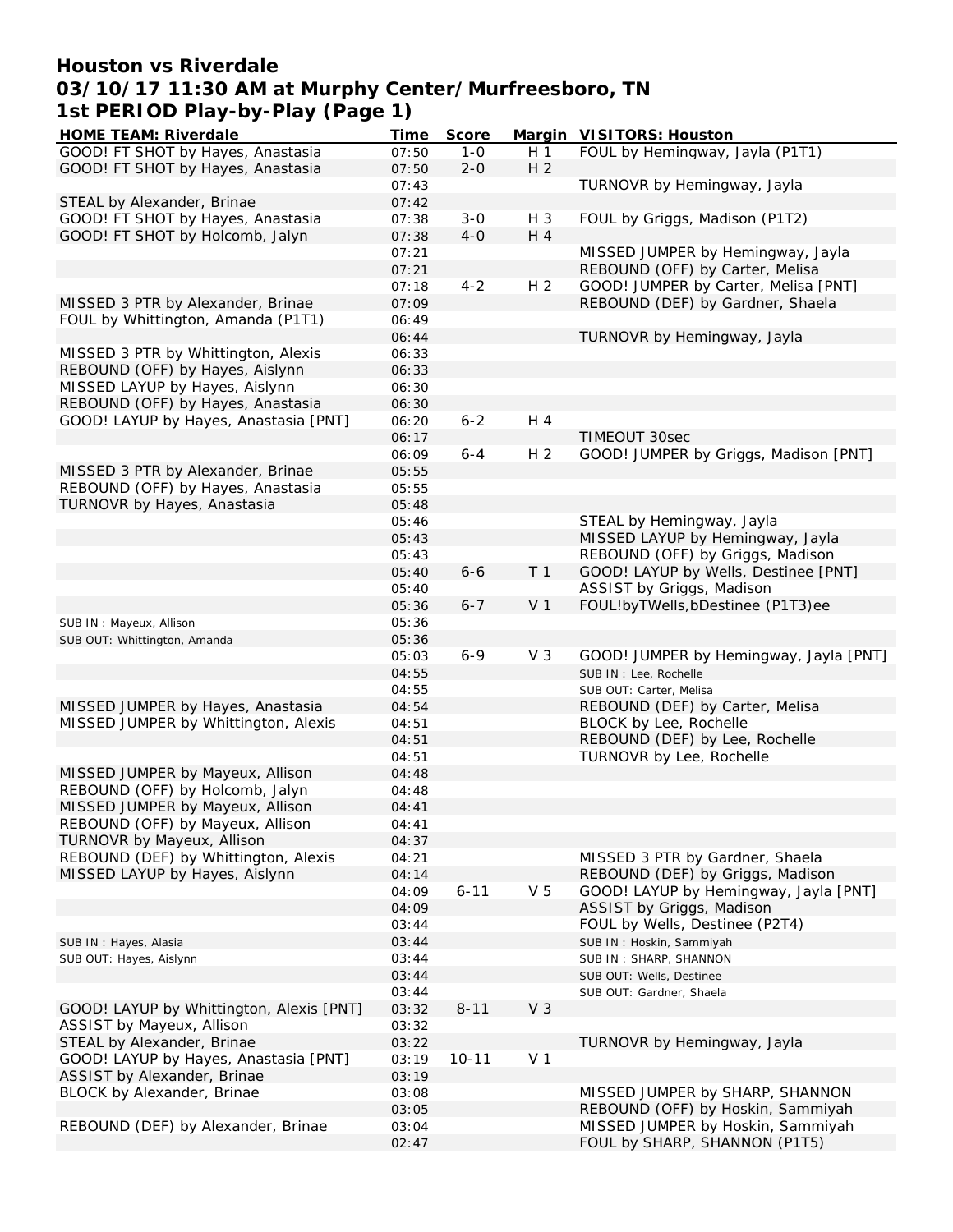## **Houston vs Riverdale 03/10/17 11:30 AM at Murphy Center/Murfreesboro, TN 1st PERIOD Play-by-Play (Page 2)**

| HOME TEAM: Riverdale                   | Time  | Score     |                | Margin VISITORS: Houston          |
|----------------------------------------|-------|-----------|----------------|-----------------------------------|
|                                        | 02:47 |           |                | SUB IN: Wells, Destinee           |
|                                        | 02:47 |           |                | SUB IN: Gardner, Shaela           |
|                                        | 02:47 |           |                | SUB OUT: Hemingway, Jayla         |
|                                        | 02:47 |           |                | SUB OUT: SHARP, SHANNON           |
| GOOD! LAYUP by Alexander, Brinae [PNT] | 02:34 | $12 - 11$ | H <sub>1</sub> |                                   |
| REBOUND (DEF) by Hayes, Alasia         | 02:16 |           |                | MISSED JUMPER by Lee, Rochelle    |
| MISSED 3 PTR by Hayes, Anastasia       | 02:09 |           |                | REBOUND (DEF) by Lee, Rochelle    |
| BLOCK by Hayes, Alasia                 | 02:00 |           |                | MISSED LAYUP by Wells, Destinee   |
|                                        | 01:57 |           |                | REBOUND (OFF) by (TEAM)           |
| SUB IN: Hayes, Aislynn                 | 01:55 |           |                |                                   |
| SUB IN: Holcomb, Jalyn                 | 01:55 |           |                |                                   |
| SUB OUT: Hayes, Anastasia              | 01:55 |           |                |                                   |
| SUB OUT: Alexander, Brinae             | 01:55 |           |                |                                   |
| FOUL by Mayeux, Allison (P1T2)         | 01:51 |           |                |                                   |
|                                        | 01:51 |           |                | SUB IN: Carter, Melisa            |
|                                        | 01:51 |           |                | SUB OUT: Lee, Rochelle            |
|                                        | 01:50 |           |                | <b>TURNOVR by Carter, Melisa</b>  |
| STEAL by Holcomb, Jalyn                | 01:49 |           |                |                                   |
| MISSED LAYUP by Hayes, Aislynn         | 01:46 |           |                | REBOUND (DEF) by (TEAM)           |
|                                        | 01:29 |           |                | MISSED 3 PTR by Wells, Destinee   |
|                                        | 01:29 |           |                | REBOUND (OFF) by Carter, Melisa   |
| FOUL by Mayeux, Allison (P2T3)         | 01:29 |           |                |                                   |
|                                        | 01:23 |           |                | MISSED JUMPER by Wells, Destinee  |
|                                        | 01:23 |           |                | REBOUND (OFF) by Wells, Destinee  |
|                                        | 01:08 |           |                | SUB IN: Hemingway, Jayla          |
|                                        | 01:08 |           |                | SUB OUT: Griggs, Madison          |
| REBOUND (DEF) by Mayeux, Allison       | 01:02 |           |                | MISSED JUMPER by Wells, Destinee  |
| GOOD! JUMPER by Hayes, Alasia          | 00:36 | $14 - 11$ | $H_3$          |                                   |
| REBOUND (DEF) by Holcomb, Jalyn        | 00:19 |           |                | MISSED JUMPER by Hoskin, Sammiyah |
| TURNOVR by Hayes, Aislynn              | 00:03 |           |                |                                   |
| FOUL by Hayes, Aislynn (P1T4)          | 00:03 |           |                |                                   |

Riverdale 14, Houston 11

|                                              | $\bigcirc$ ff | 2nd | Fast |                         |
|----------------------------------------------|---------------|-----|------|-------------------------|
| 1st period-only Paint T/O Chance Break Bench |               |     |      |                         |
| Houston 10 5 7 0 0                           |               |     |      | Score tied - 1 time.    |
| Riverdale 8 6 2 0 3                          |               |     |      | Lead changed - 2 times. |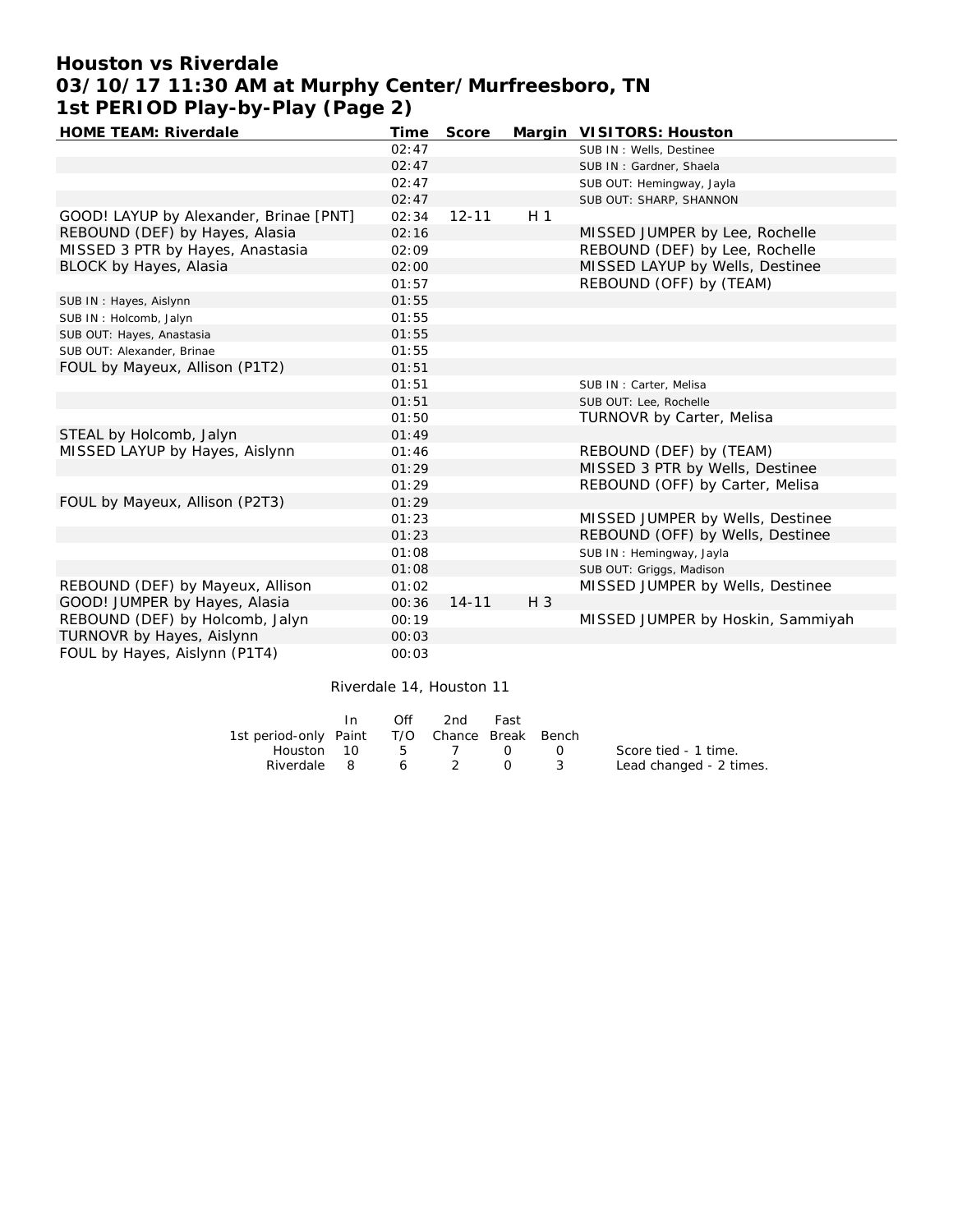### **Houston vs Riverdale 03/10/17 11:30 AM at Murphy Center/Murfreesboro, TN 2nd PERIOD Play-by-Play (Page 1)**

| HOME TEAM: Riverdale                   | <b>Time</b> | Score     |                | Margin VISITORS: Houston              |
|----------------------------------------|-------------|-----------|----------------|---------------------------------------|
| SUB IN: Hayes, Alasia                  | 08:00       |           |                | SUB IN: SHARP, SHANNON                |
| SUB IN: Holcomb, Jalyn                 | 08:00       |           |                | SUB OUT: Griggs, Madison              |
| SUB OUT: Whittington, Amanda           | 08:00       |           |                |                                       |
| SUB OUT: Whittington, Alexis           | 08:00       |           |                |                                       |
| BLOCK by Alexander, Brinae             | 07:59       |           |                | MISSED LAYUP by Hemingway, Jayla      |
| REBOUND (DEF) by Hayes, Anastasia      | 07:57       |           |                |                                       |
| TURNOVR by Hayes, Anastasia            | 07:54       |           |                |                                       |
|                                        | 07:53       |           |                | STEAL by Hemingway, Jayla             |
|                                        | 07:49       | $14 - 13$ | H <sub>1</sub> | GOOD! LAYUP by Wells, Destinee [PNT]  |
|                                        | 07:32       |           |                | FOUL by Carter, Melisa (P1T6)         |
| MISSED LAYUP by Alexander, Brinae      | 07:31       |           |                | REBOUND (DEF) by Gardner, Shaela      |
|                                        | 07:27       |           |                | TURNOVR by Gardner, Shaela            |
| MISSED 3 PTR by Hayes, Aislynn         | 07:11       |           |                |                                       |
| REBOUND (OFF) by Holcomb, Jalyn        |             |           |                |                                       |
|                                        | 07:11       |           | H 4            |                                       |
| GOOD! 3 PTR by Hayes, Alasia           | 07:07       | $17 - 13$ |                |                                       |
| ASSIST by Holcomb, Jalyn               | 07:07       |           |                |                                       |
|                                        | 06:55       |           |                | TURNOVR by Gardner, Shaela            |
| STEAL by Holcomb, Jalyn                | 06:54       |           |                |                                       |
| TURNOVR by Hayes, Aislynn              | 06:49       |           |                |                                       |
|                                        | 06:19       | $17 - 15$ | H <sub>2</sub> | GOOD! JUMPER by Wells, Destinee [PNT] |
| FOUL by Hayes, Aislynn (P2T5)          | 06:19       |           |                | MISSED FT SHOT by Wells, Destinee     |
| REBOUND (DEF) by Hayes, Alasia         | 06:19       |           |                |                                       |
| SUB IN: Whittington, Alexis            | 06:19       |           |                | SUB IN: Griggs, Madison               |
| SUB OUT: Holcomb, Jalyn                | 06:19       |           |                | SUB OUT: SHARP, SHANNON               |
| MISSED JUMPER by Alexander, Brinae     | 06:01       |           |                | REBOUND (DEF) by Gardner, Shaela      |
| FOUL by Hayes, Alasia (P1T6)           | 05:52       | $17 - 16$ | H <sub>1</sub> | GOOD! FT SHOT by Wells, Destinee      |
|                                        | 05:52       | $17 - 17$ | T <sub>2</sub> | GOOD! FT SHOT by Wells, Destinee      |
| SUB IN: Whittington, Amanda            | 05:52       |           |                | SUB IN: Hoskin, Sammiyah              |
| SUB OUT: Hayes, Aislynn                | 05:52       |           |                | SUB OUT: Carter, Melisa               |
| GOOD! JUMPER by Hayes, Anastasia [PNT] | 05:33       | $19 - 17$ | H <sub>2</sub> |                                       |
|                                        | 05:16       |           |                | TURNOVR by Gardner, Shaela            |
| STEAL by Whittington, Alexis           | 05:15       |           |                |                                       |
| MISSED 3 PTR by Hayes, Alasia          | 05:08       |           |                | REBOUND (DEF) by Gardner, Shaela      |
|                                        | 05:04       |           |                | TURNOVR by Gardner, Shaela            |
|                                        |             |           |                |                                       |
| SUB IN: Holcomb, Jalyn                 | 05:03       |           |                |                                       |
| SUB OUT: Hayes, Alasia                 | 05:03       |           |                |                                       |
| MISSED 3 PTR by Hayes, Anastasia       | 04:57       |           |                |                                       |
| REBOUND (OFF) by Holcomb, Jalyn        | 04:57       |           |                |                                       |
| MISSED LAYUP by Holcomb, Jalyn         | 04:53       |           |                |                                       |
| REBOUND (OFF) by Holcomb, Jalyn        | 04:53       |           |                |                                       |
| MISSED 3 PTR by Whittington, Alexis    | 04:50       |           |                |                                       |
| REBOUND (OFF) by (TEAM)                | 04:50       |           |                |                                       |
| GOOD! LAYUP by Alexander, Brinae [PNT] | 04:42       | $21 - 17$ | H 4            |                                       |
| BLOCK by Whittington, Alexis           | 04:14       |           |                | MISSED 3 PTR by Gardner, Shaela       |
|                                        | 04:11       |           |                | REBOUND (OFF) by (TEAM)               |
| REBOUND (DEF) by Alexander, Brinae     | 04:08       |           |                | MISSED LAYUP by Hoskin, Sammiyah      |
| MISSED LAYUP by Hayes, Anastasia       | 03:57       |           |                | REBOUND (DEF) by Griggs, Madison      |
| REBOUND (DEF) by Alexander, Brinae     | 03:43       |           |                | MISSED 3 PTR by Hemingway, Jayla      |
| MISSED 3 PTR by Alexander, Brinae      | 03:34       |           |                | REBOUND (DEF) by Hoskin, Sammiyah     |
| FOUL by Holcomb, Jalyn (P1T7)          | 03:22       | $21 - 18$ | $H_3$          | GOOD! FT SHOT by Wells, Destinee      |
|                                        | 03:22       | $21 - 19$ | H <sub>2</sub> | GOOD! FT SHOT by Wells, Destinee      |
| SUB IN: Mayeux, Allison                | 03:22       |           |                | SUB IN: SHARP, SHANNON                |
| SUB OUT: Alexander, Brinae             | 03:22       |           |                | SUB IN: Carter, Melisa                |
|                                        | 03:22       |           |                | SUB OUT: Hemingway, Jayla             |
|                                        | 03:22       |           |                | SUB OUT: Hoskin, Sammiyah             |
| MISSED 3 PTR by Mayeux, Allison        | 03:19       |           |                | REBOUND (DEF) by (TEAM)               |
| REBOUND (DEF) by Hayes, Anastasia      |             |           |                |                                       |
|                                        | 03:07       |           |                | MISSED 3 PTR by Gardner, Shaela       |
| MISSED LAYUP by Hayes, Anastasia       | 03:01       |           |                | BLOCK by Gardner, Shaela              |
|                                        | 02:57       |           |                | REBOUND (DEF) by Carter, Melisa       |
|                                        | 02:53       |           |                | MISSED LAYUP by SHARP, SHANNON        |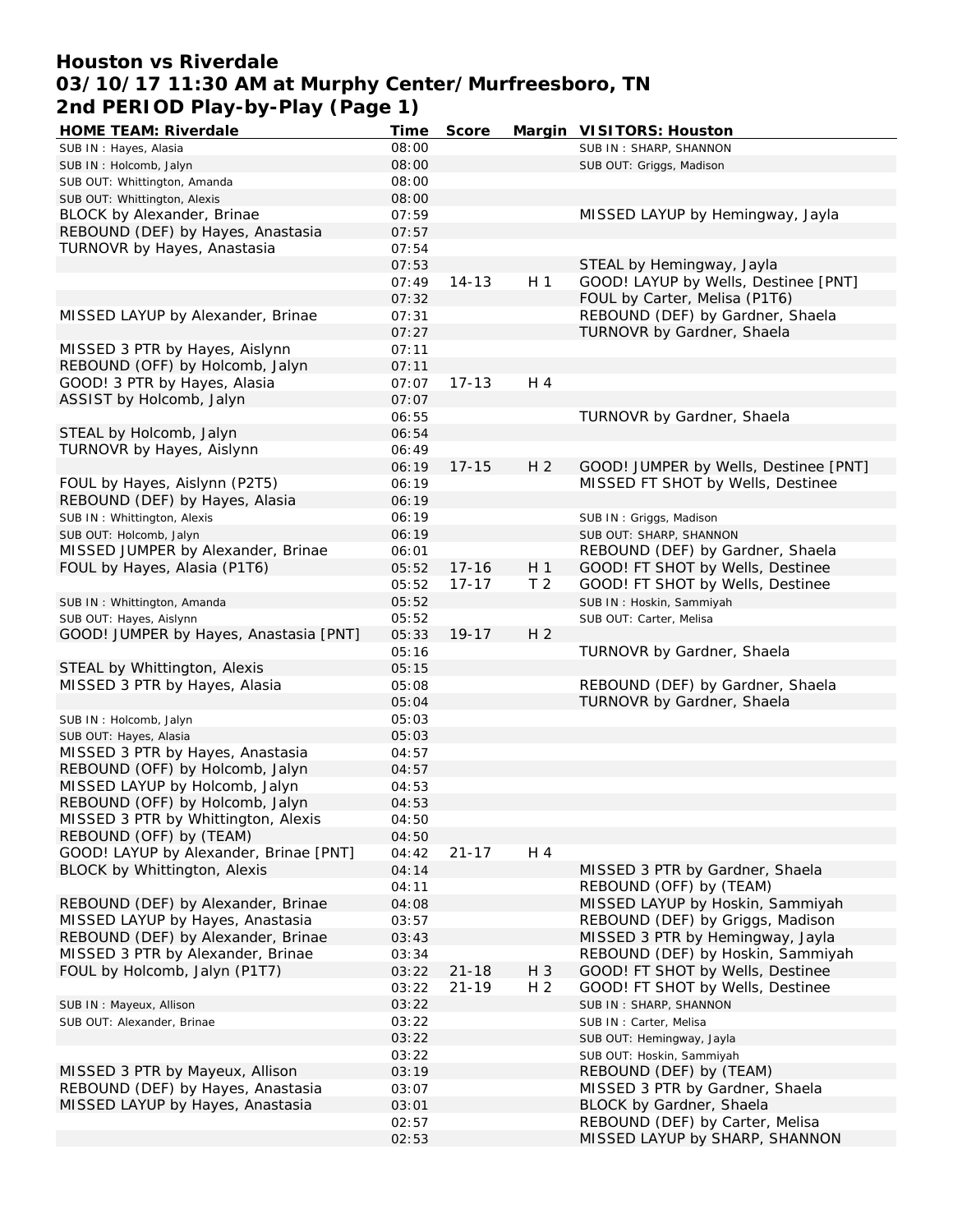## **Houston vs Riverdale 03/10/17 11:30 AM at Murphy Center/Murfreesboro, TN 2nd PERIOD Play-by-Play (Page 2)**

| <b>HOME TEAM: Riverdale</b>              | Time  | Score     |                | Margin VISITORS: Houston         |
|------------------------------------------|-------|-----------|----------------|----------------------------------|
| REBOUND (DEF) by Mayeux, Allison         | 02:53 |           |                |                                  |
| GOOD! LAYUP by Whittington, Alexis [PNT] | 02:28 | $23-19$   | $H_4$          |                                  |
| ASSIST by Hayes, Anastasia               | 02:28 |           |                |                                  |
|                                          | 02:16 | $23 - 21$ | H <sub>2</sub> | GOOD! JUMPER by Griggs, Madison  |
| GOOD! JUMPER by Whittington, Alexis      | 02:06 | $25 - 21$ | H 4            |                                  |
| ASSIST by Hayes, Anastasia               | 02:06 |           |                |                                  |
|                                          | 01:42 | $25 - 23$ | H 2            | GOOD! JUMPER by SHARP, SHANNON   |
| MISSED 3 PTR by Hayes, Anastasia         | 01:27 |           |                |                                  |
| REBOUND (OFF) by (TEAM)                  | 01:27 |           |                |                                  |
|                                          | 01:23 |           |                | SUB IN: Hemingway, Jayla         |
|                                          | 01:23 |           |                | SUB OUT: SHARP, SHANNON          |
| MISSED 3 PTR by Whittington, Alexis      | 01:17 |           |                | REBOUND (DEF) by Griggs, Madison |
| BLOCK by Whittington, Alexis             | 01:08 |           |                | MISSED JUMPER by Griggs, Madison |
| REBOUND (DEF) by Mayeux, Allison         | 01:04 |           |                |                                  |
| GOOD! FT SHOT by Whittington, Alexis     | 00:37 | 26-23     | H 3            | FOUL by Gardner, Shaela (P1T7)   |
| MISSED FT SHOT by Whittington, Alexis    | 00:37 |           |                | REBOUND (DEF) by Gardner, Shaela |
| SUB IN: Hayes, Alasia                    | 00:37 |           |                |                                  |
| SUB OUT: Hayes, Anastasia                | 00:37 |           |                |                                  |
| REBOUND (DEF) by Hayes, Alasia           | 00:19 |           |                | MISSED 3 PTR by Griggs, Madison  |

Riverdale 26, Houston 23

|                                              | In. | ∩ff | 2nd         | Fast     |                   |                         |
|----------------------------------------------|-----|-----|-------------|----------|-------------------|-------------------------|
| 2nd period-only Paint T/O Chance Break Bench |     |     |             |          |                   |                         |
| Houston 4                                    |     |     | 4 0         |          | $\Omega$ $\Omega$ | Score tied - 1 time.    |
| Riverdale 6 5                                |     |     | $5^{\circ}$ | $\Omega$ |                   | Lead changed - 0 times. |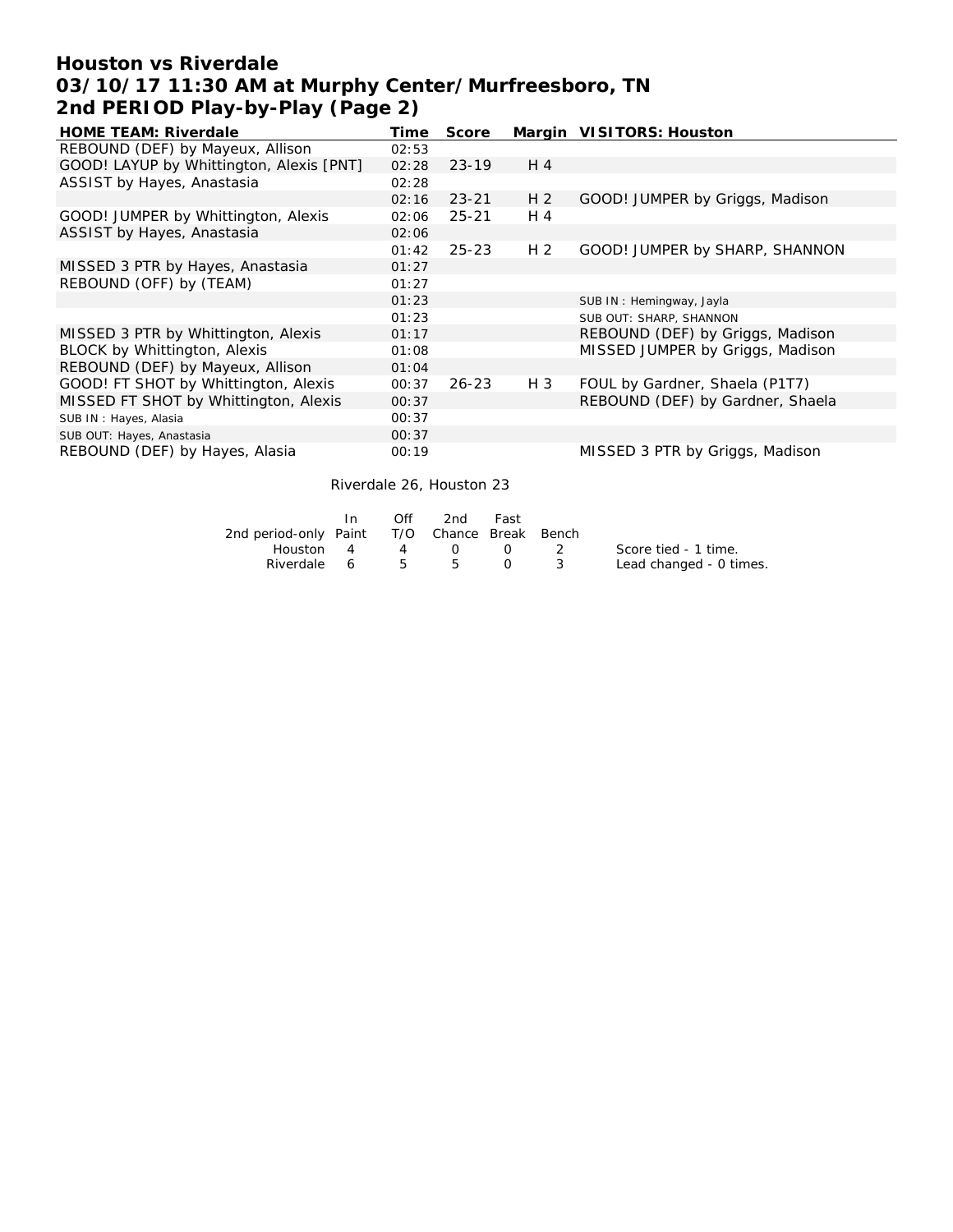## **Houston vs Riverdale 03/10/17 11:30 AM at Murphy Center/Murfreesboro, TN 3rd PERIOD Play-by-Play (Page 1)**

| HOME TEAM: Riverdale                    | Time  | Score     |      | Margin VISITORS: Houston             |
|-----------------------------------------|-------|-----------|------|--------------------------------------|
|                                         | 07:50 |           |      | FOUL by Hemingway, Jayla (P2T1)      |
| GOOD! FT SHOT by Alexander, Brinae      | 07:49 | $27 - 23$ | H 4  |                                      |
| GOOD! FT SHOT by Alexander, Brinae      | 07:49 | 28-23     | H 5  |                                      |
|                                         | 07:27 |           |      | TURNOVR by Griggs, Madison           |
| TURNOVR by Alexander, Brinae            | 07:23 |           |      |                                      |
|                                         |       |           |      |                                      |
|                                         | 07:22 |           |      | STEAL by Carter, Melisa              |
|                                         | 06:59 |           |      | TURNOVR by Wells, Destinee           |
| GOOD! LAYUP by Alexander, Brinae [PNT]  | 06:46 | $30 - 23$ | H 7  |                                      |
| GOOD! FT SHOT by Alexander, Brinae      | 06:44 | $31 - 23$ | H 8  | FOUL by Carter, Melisa (P2T2)        |
| REBOUND (DEF) by Whittington, Amanda    | 06:37 |           |      | MISSED 3 PTR by Hemingway, Jayla     |
| GOOD! JUMPER by Alexander, Brinae [PNT] | 06:09 | $33 - 23$ | H 10 |                                      |
| ASSIST by Hayes, Aislynn                | 06:09 |           |      |                                      |
|                                         | 05:55 |           |      | TIMEOUT TEAM                         |
|                                         |       |           |      |                                      |
| REBOUND (DEF) by Alexander, Brinae      | 05:44 |           |      | MISSED JUMPER by Hemingway, Jayla    |
| GOOD! LAYUP by Hayes, Anastasia [PNT]   | 05:20 | $35 - 23$ | H 12 |                                      |
| ASSIST by Hayes, Aislynn                | 05:20 |           |      |                                      |
|                                         | 05:09 |           |      | TURNOVR by Hemingway, Jayla          |
|                                         | 05:07 |           |      | SUB IN: SHARP, SHANNON               |
|                                         | 05:07 |           |      | SUB OUT: Hemingway, Jayla            |
| MISSED LAYUP by Hayes, Anastasia        | 04:48 |           |      | REBOUND (DEF) by Carter, Melisa      |
|                                         | 04:40 |           |      | MISSED JUMPER by Gardner, Shaela     |
|                                         | 04:40 |           |      | REBOUND (OFF) by Wells, Destinee     |
|                                         |       |           |      |                                      |
|                                         | 04:37 | $35 - 25$ | H 10 | GOOD! LAYUP by Wells, Destinee [PNT] |
| GOOD! LAYUP by Hayes, Aislynn [PNT]     | 04:17 | $37 - 25$ | H 12 |                                      |
|                                         | 03:46 | $37 - 28$ | H 9  | GOOD! 3 PTR by Griggs, Madison       |
|                                         | 03:46 |           |      | ASSIST by Gardner, Shaela            |
| GOOD! 3 PTR by Alexander, Brinae        | 03:35 | 40-28     | H 12 |                                      |
| ASSIST by Whittington, Amanda           | 03:35 |           |      |                                      |
| REBOUND (DEF) by Whittington, Amanda    | 03:12 |           |      | MISSED 3 PTR by Gardner, Shaela      |
| TURNOVR by Hayes, Anastasia             | 03:04 |           |      |                                      |
|                                         | 03:04 |           |      |                                      |
| SUB IN: Hayes, Alasia                   |       |           |      | SUB IN: Hoskin, Sammiyah             |
| SUB IN: Mayeux, Allison                 | 03:04 |           |      | SUB OUT: Carter, Melisa              |
| SUB OUT: Hayes, Anastasia               | 03:04 |           |      |                                      |
| SUB OUT: Alexander, Brinae              | 03:04 |           |      |                                      |
| REBOUND (DEF) by Whittington, Alexis    | 02:47 |           |      | MISSED 3 PTR by Griggs, Madison      |
| GOOD! 3 PTR by Whittington, Amanda [FB] | 02:40 | $43 - 28$ | H 15 |                                      |
| ASSIST by Whittington, Alexis           | 02:40 |           |      |                                      |
|                                         | 02:12 | $43 - 31$ | H 12 | GOOD! 3 PTR by Wells, Destinee       |
|                                         | 02:12 |           |      | ASSIST by Gardner, Shaela            |
| MISSED 3 PTR by Whittington, Alexis     | 01:59 |           |      | REBOUND (DEF) by (TEAM)              |
|                                         |       |           |      |                                      |
| REBOUND (DEF) by Whittington, Amanda    | 01:43 |           |      | MISSED 3 PTR by Griggs, Madison      |
| GOOD! LAYUP by Hayes, Alasia [FB/PNT]   | 01:37 | $45 - 31$ | H 14 |                                      |
| REBOUND (DEF) by Mayeux, Allison        | 01:18 |           |      | MISSED JUMPER by Gardner, Shaela     |
| TURNOVR by Whittington, Alexis          | 01:02 |           |      |                                      |
| SUB IN: Alexander, Brinae               | 01:01 |           |      | SUB IN: Hemingway, Jayla             |
| SUB OUT: Whittington, Alexis            | 01:01 |           |      | SUB OUT: Griggs, Madison             |
|                                         | 00:52 |           |      | TURNOVR by Wells, Destinee           |
| STEAL by Whittington, Amanda            | 00:48 |           |      |                                      |
|                                         | 00:47 |           |      |                                      |
| MISSED LAYUP by Hayes, Aislynn          |       |           |      |                                      |
| REBOUND (OFF) by (TEAM)                 | 00:47 |           |      |                                      |
| MISSED 3 PTR by Whittington, Amanda     | 00:39 |           |      |                                      |
| REBOUND (OFF) by Mayeux, Allison        | 00:39 |           |      |                                      |
| MISSED LAYUP by Mayeux, Allison         | 00:36 |           |      |                                      |
| REBOUND (OFF) by Mayeux, Allison        | 00:36 |           |      |                                      |
| MISSED JUMPER by Mayeux, Allison        | 00:33 |           |      | BLOCK by Gardner, Shaela             |
| REBOUND (OFF) by Whittington, Amanda    | 00:30 |           |      |                                      |
|                                         |       |           | H 17 |                                      |
| GOOD! 3 PTR by Alexander, Brinae        | 00:26 | 48-31     |      |                                      |
| ASSIST by Whittington, Amanda           | 00:26 |           |      |                                      |
| REBOUND (DEF) by Whittington, Amanda    | 00:18 |           |      | MISSED 3 PTR by Hemingway, Jayla     |
| GOOD! JUMPER by Hayes, Aislynn [PNT]    | 00:00 | 50-31     | H 19 |                                      |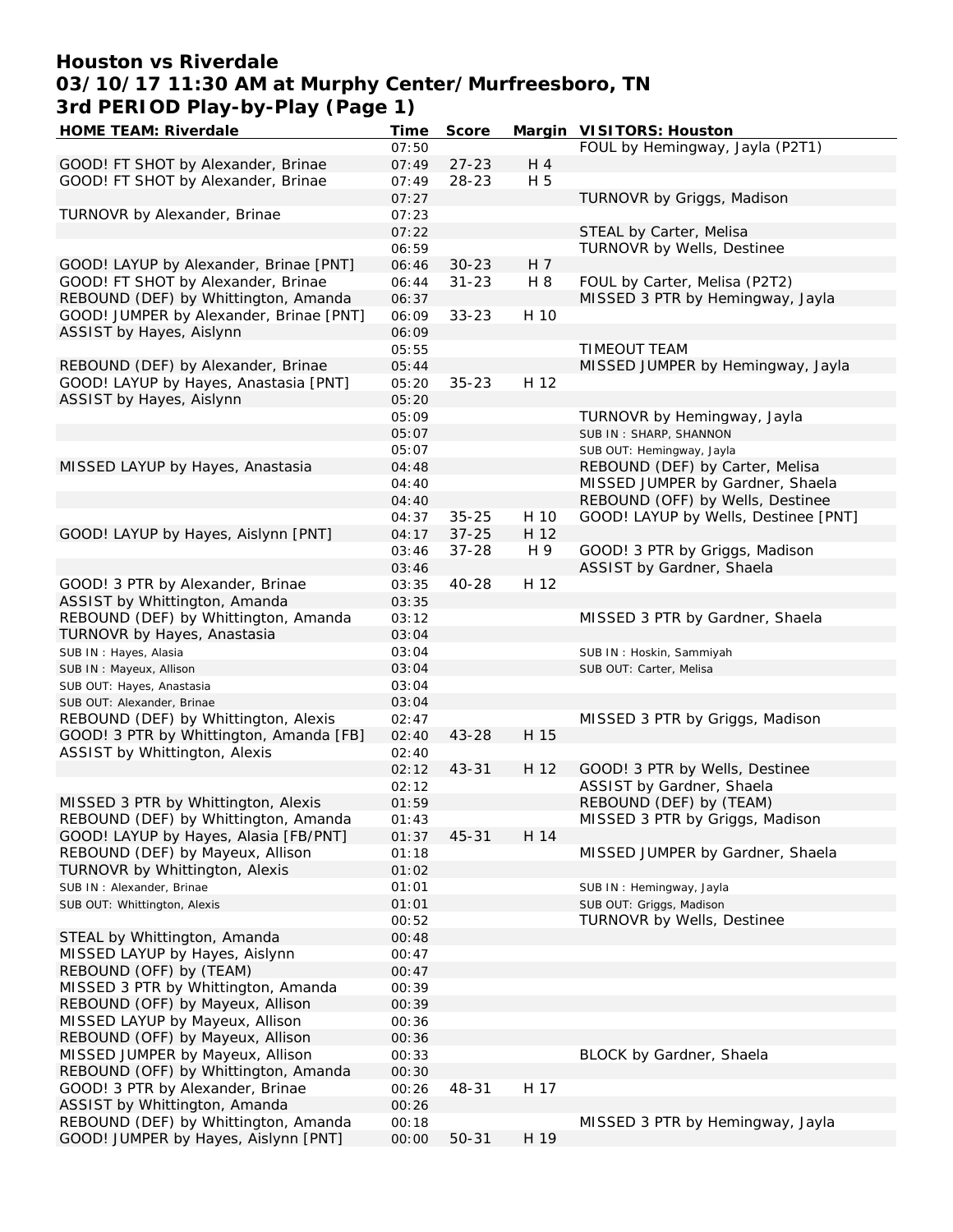# **Houston vs Riverdale 03/10/17 11:30 AM at Murphy Center/Murfreesboro, TN 3rd PERIOD Play-by-Play (Page 2)**

**HOME TEAM: Riverdale Time Score Margin VISITORS: Houston**

Riverdale 50, Houston 31

|                                              | Off | 2nd | Fast      |              |                         |
|----------------------------------------------|-----|-----|-----------|--------------|-------------------------|
| 3rd period-only Paint T/O Chance Break Bench |     |     |           |              |                         |
| Houston $2 \t 0 \t 2$                        |     |     | $\bigcap$ | $\mathbf{0}$ | Score tied - 0 times.   |
| Riverdale 12 6 3 5 2                         |     |     |           |              | Lead changed - 0 times. |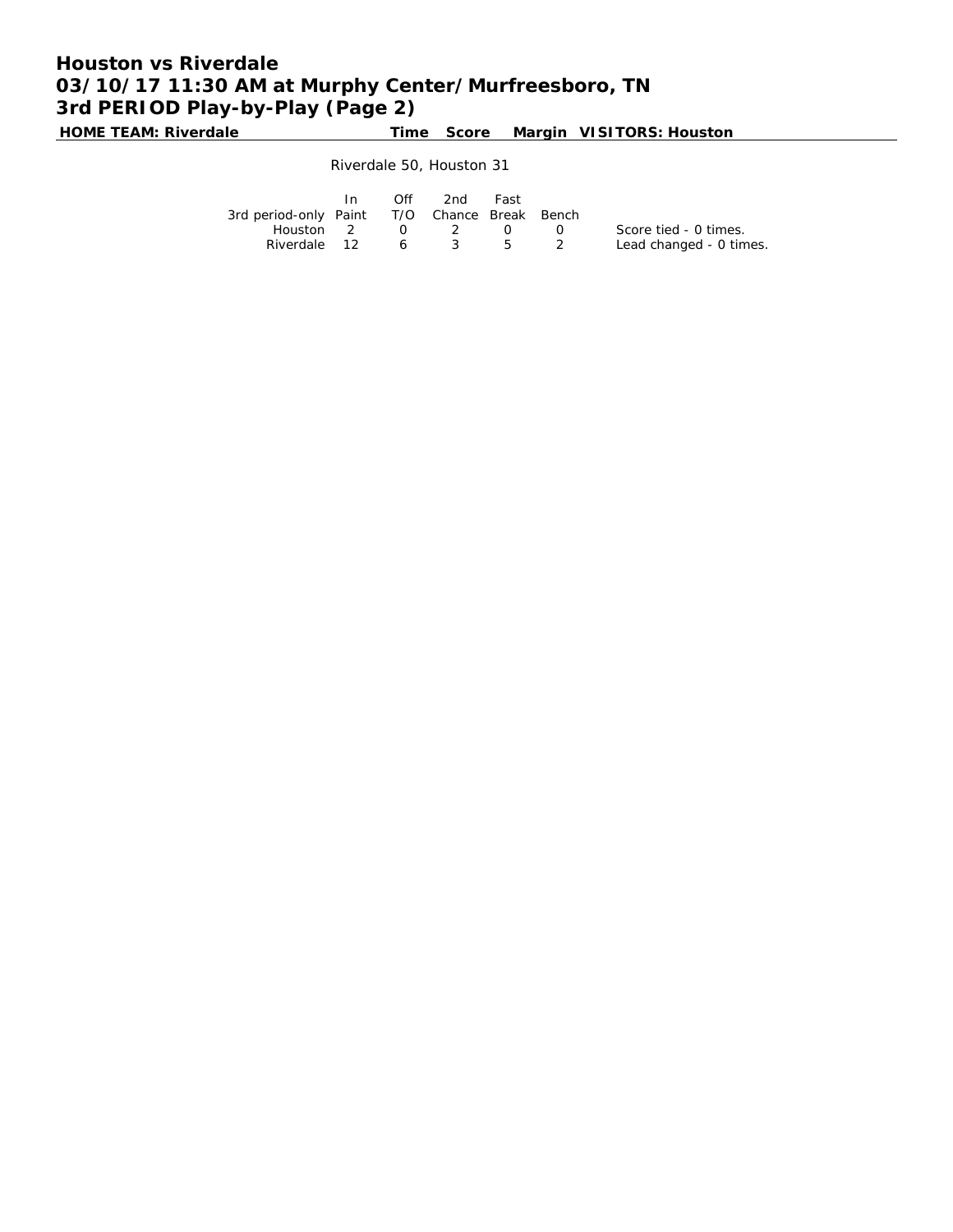## **Houston vs Riverdale 03/10/17 11:30 AM at Murphy Center/Murfreesboro, TN 4th PERIOD Play-by-Play (Page 1)**

| HOME TEAM: Riverdale                   | Time  | Score     |      | Margin VISITORS: Houston              |
|----------------------------------------|-------|-----------|------|---------------------------------------|
|                                        | 08:00 |           |      | SUB IN: SHARP, SHANNON                |
|                                        | 08:00 |           |      | SUB IN : Lee, Rochelle                |
|                                        | 08:00 |           |      | SUB OUT: Griggs, Madison              |
|                                        | 08:00 |           |      | SUB OUT: Carter, Melisa               |
|                                        | 07:38 |           |      | TURNOVR by SHARP, SHANNON             |
| GOOD! FT SHOT by Hayes, Aislynn        | 07:21 | $51 - 31$ | H 20 | FOUL by Wells, Destinee (P3T3)        |
| MISSED FT SHOT by Hayes, Aislynn       | 07:21 |           |      | REBOUND (DEF) by Gardner, Shaela      |
|                                        | 07:21 |           |      | SUB IN: Griggs, Madison               |
|                                        | 07:21 |           |      | SUB OUT: SHARP, SHANNON               |
|                                        | 07:11 | $51 - 34$ | H 17 | GOOD! 3 PTR by Gardner, Shaela        |
| MISSED LAYUP by Hayes, Anastasia       | 07:00 |           |      | REBOUND (DEF) by Lee, Rochelle        |
|                                        | 06:54 |           |      | TURNOVR by Lee, Rochelle              |
| GOOD! LAYUP by Alexander, Brinae [PNT] | 06:51 | 53-34     | H 19 |                                       |
| ASSIST by Hayes, Anastasia             | 06:51 |           |      |                                       |
|                                        | 06:39 | 53-37     | H 16 | GOOD! 3 PTR by Gardner, Shaela        |
| GOOD! LAYUP by Hayes, Anastasia [PNT]  | 06:27 | 55-37     | H 18 |                                       |
|                                        | 06:11 |           |      | MISSED JUMPER by Gardner, Shaela      |
|                                        | 06:11 |           |      | REBOUND (OFF) by Gardner, Shaela      |
|                                        |       |           |      | MISSED 3 PTR by Griggs, Madison       |
|                                        | 06:03 |           |      |                                       |
|                                        | 06:03 |           |      | REBOUND (OFF) by (TEAM)               |
|                                        | 05:43 | 55-39     | H 16 | GOOD! JUMPER by Griggs, Madison       |
|                                        | 05:43 |           |      | ASSIST by Wells, Destinee             |
| MISSED 3 PTR by Hayes, Aislynn         | 05:20 |           |      | REBOUND (DEF) by Gardner, Shaela      |
| BLOCK by Alexander, Brinae             | 05:08 |           |      | MISSED LAYUP by Hemingway, Jayla      |
|                                        | 05:04 |           |      | REBOUND (OFF) by Hemingway, Jayla     |
|                                        | 05:00 | $55 - 41$ | H 14 | GOOD! LAYUP by Hemingway, Jayla [PNT] |
|                                        | 04:58 |           |      | TIMEOUT TEAM                          |
| SUB IN : Hayes, Alasia                 | 04:56 |           |      |                                       |
| SUB IN: Holcomb, Jalyn                 | 04:56 |           |      |                                       |
| SUB IN: Mayeux, Allison                | 04:56 |           |      |                                       |
| SUB OUT: Hayes, Aislynn                | 04:56 |           |      |                                       |
| SUB OUT: Whittington, Amanda           | 04:56 |           |      |                                       |
| SUB OUT: Hayes, Anastasia              | 04:56 |           |      |                                       |
| TURNOVR by Whittington, Alexis         | 04:54 |           |      |                                       |
|                                        | 04:53 |           |      | STEAL by Wells, Destinee              |
| REBOUND (DEF) by Hayes, Alasia         | 04:47 |           |      | MISSED 3 PTR by Gardner, Shaela       |
|                                        | 04:43 |           |      | FOUL by Lee, Rochelle (P1T4)          |
| SUB IN: Hayes, Anastasia               | 04:43 |           |      |                                       |
| SUB OUT: Whittington, Alexis           | 04:43 |           |      |                                       |
| GOOD! FT SHOT by Whittington, Alexis   | 04:29 | $56 - 41$ | H 15 | FOUL by Gardner, Shaela (P2T5)        |
| GOOD! FT SHOT by Whittington, Alexis   | 04:29 | $57 - 41$ | H 16 |                                       |
| SUB IN: Whittington, Alexis            | 04:29 |           |      |                                       |
| SUB IN: Whittington, Amanda            | 04:29 |           |      |                                       |
| SUB OUT: Hayes, Alasia                 | 04:29 |           |      |                                       |
| SUB OUT: Mayeux, Allison               | 04:29 |           |      |                                       |
| REBOUND (DEF) by Alexander, Brinae     | 04:05 |           |      | MISSED 3 PTR by Gardner, Shaela       |
|                                        | 04:02 |           |      | FOUL by Lee, Rochelle (P2T6)          |
| SUB IN: Hayes, Aislynn                 | 04:02 |           |      |                                       |
| SUB OUT: Holcomb, Jalyn                | 04:02 |           |      |                                       |
| MISSED LAYUP by Hayes, Anastasia       | 03:51 |           |      | REBOUND (DEF) by Gardner, Shaela      |
| REBOUND (DEF) by Hayes, Aislynn        | 03:42 |           |      | MISSED 3 PTR by Griggs, Madison       |
| GOOD! LAYUP by Hayes, Anastasia [PNT]  | 03:24 | 59-41     | H 18 |                                       |
|                                        |       |           |      | MISSED LAYUP by Gardner, Shaela       |
| REBOUND (DEF) by Alexander, Brinae     | 03:06 |           |      |                                       |
| GOOD! LAYUP by Whittington, Amanda [PN | 02:58 | $61 - 41$ | H 20 |                                       |
| ASSIST by Hayes, Anastasia             | 02:58 |           |      |                                       |
|                                        | 02:39 | $61 - 43$ | H 18 | GOOD! JUMPER by Wells, Destinee       |
| GOOD! FT SHOT by Hayes, Aislynn        | 01:53 | $62 - 43$ | H 19 | FOUL by Wells, Destinee (P4T7)        |
| GOOD! FT SHOT by Hayes, Aislynn        | 01:53 | 63-43     | H 20 |                                       |
| SUB IN: Hayes, Alasia                  | 01:53 |           |      |                                       |
| SUB OUT: Hayes, Anastasia              | 01:53 |           |      |                                       |
|                                        | 01:43 | 63-46     | H 17 | GOOD! 3 PTR by Hemingway, Jayla       |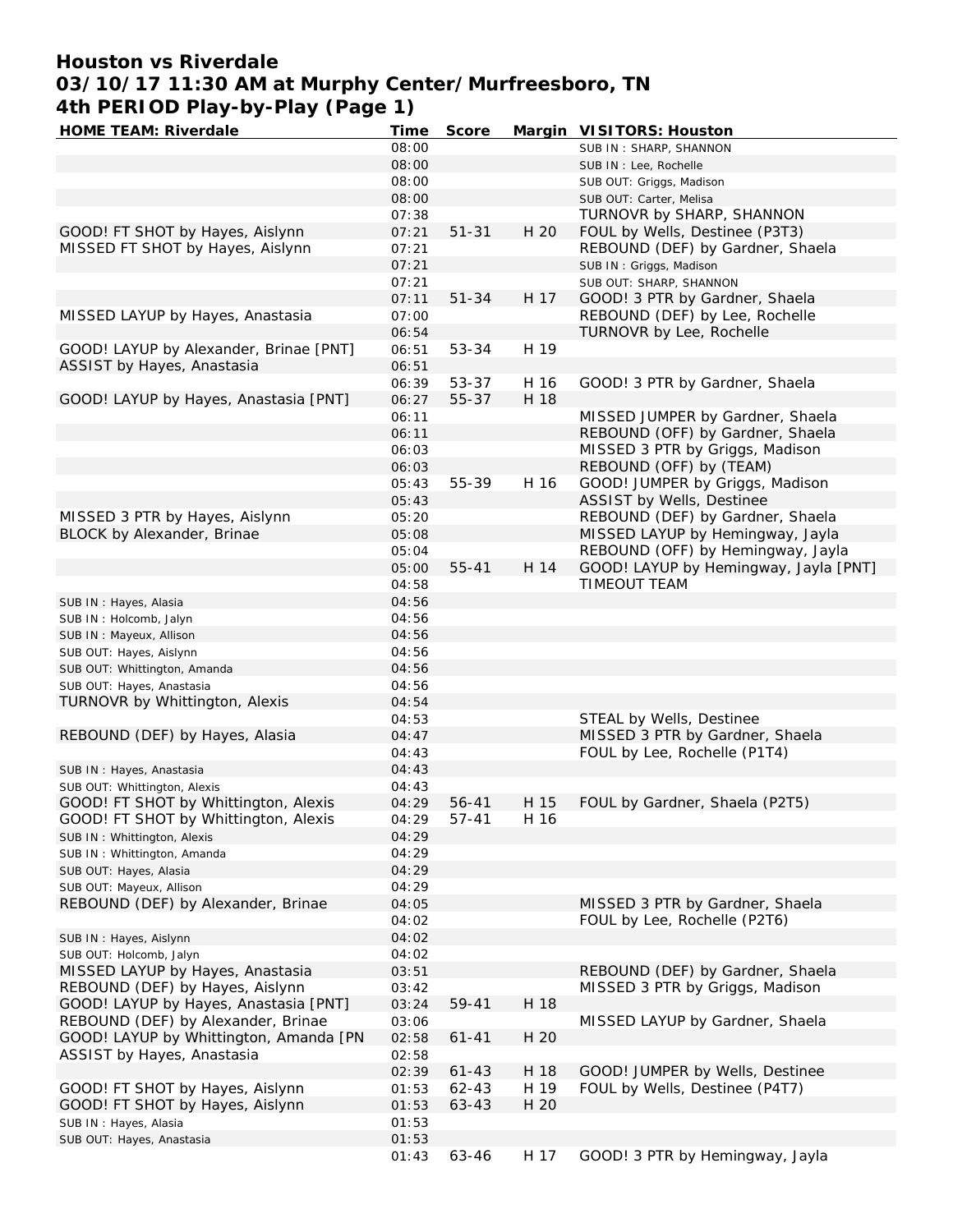## **Houston vs Riverdale 03/10/17 11:30 AM at Murphy Center/Murfreesboro, TN 4th PERIOD Play-by-Play (Page 2)**

| HOME TEAM: Riverdale                  | Time  | Score     |      | Margin VISITORS: Houston             |
|---------------------------------------|-------|-----------|------|--------------------------------------|
|                                       | 01:43 |           |      | ASSIST by Gardner, Shaela            |
|                                       | 01:41 |           |      | TIMEOUT 30sec                        |
|                                       | 01:41 |           |      | SUB IN: SHARP, SHANNON               |
|                                       | 01:41 |           |      | SUB OUT: Gardner, Shaela             |
| GOOD! FT SHOT by Whittington, Alexis  | 01:36 | 64-46     | H 18 | FOUL by Hemingway, Jayla (P3T8)      |
| GOOD! FT SHOT by Whittington, Alexis  | 01:36 | 65-46     | H 19 |                                      |
|                                       | 01:36 |           |      | TIMEOUT 30sec                        |
|                                       | 01:36 |           |      | SUB IN: Gardner, Shaela              |
|                                       | 01:36 |           |      | SUB OUT: SHARP, SHANNON              |
| REBOUND (DEF) by Alexander, Brinae    | 01:26 |           |      | MISSED 3 PTR by Wells, Destinee      |
| MISSED FT SHOT by Hayes, Aislynn      | 01:18 |           |      | FOUL by Griggs, Madison (P2T9)       |
|                                       | 01:18 |           |      | REBOUND (DEF) by Gardner, Shaela     |
|                                       | 01:05 | 65-48     | H 17 | GOOD! JUMPER by Lee, Rochelle        |
| MISSED FT SHOT by Hayes, Aislynn      | 00:58 |           |      | FOUL by Griggs, Madison (P3T10)      |
| REBOUND (OFF) by (DEADBALL)           | 00:58 |           |      |                                      |
| GOOD! FT SHOT by Hayes, Aislynn       | 00:58 | 66-48     | H 18 |                                      |
|                                       | 00:51 | 66-50     | H 16 | GOOD! LAYUP by Wells, Destinee [PNT] |
| MISSED FT SHOT by Whittington, Alexis | 00:46 |           |      | FOUL by Hemingway, Jayla (P4T11)     |
| REBOUND (OFF) by (DEADBALL)           | 00:46 |           |      |                                      |
| GOOD! FT SHOT by Whittington, Alexis  | 00:46 | $67 - 50$ | H 17 |                                      |
|                                       | 00:40 |           |      | TURNOVR by Wells, Destinee           |
| STEAL by Alexander, Brinae            | 00:39 |           |      |                                      |
| GOOD! FT SHOT by Alexander, Brinae    | 00:37 | 68-50     | H 18 | FOUL by Lee, Rochelle (P3T12)        |
| GOOD! FT SHOT by Alexander, Brinae    | 00:37 | 69-50     | H 19 |                                      |
| REBOUND (DEF) by Alexander, Brinae    | 00:30 |           |      | MISSED LAYUP by Hemingway, Jayla     |

Riverdale 69, Houston 50

|                                              | In In | Off      | 2nd      | Fast             |                          |                         |
|----------------------------------------------|-------|----------|----------|------------------|--------------------------|-------------------------|
| 4th period-only Paint T/O Chance Break Bench |       |          |          |                  |                          |                         |
| Houston 4                                    |       | $\Omega$ | 4        | $\left( \right)$ | $\overline{\phantom{a}}$ | Score tied - 0 times.   |
| Riverdale 8 5                                |       |          | $\Omega$ | $\left( \right)$ | $\left( \right)$         | Lead changed - 0 times. |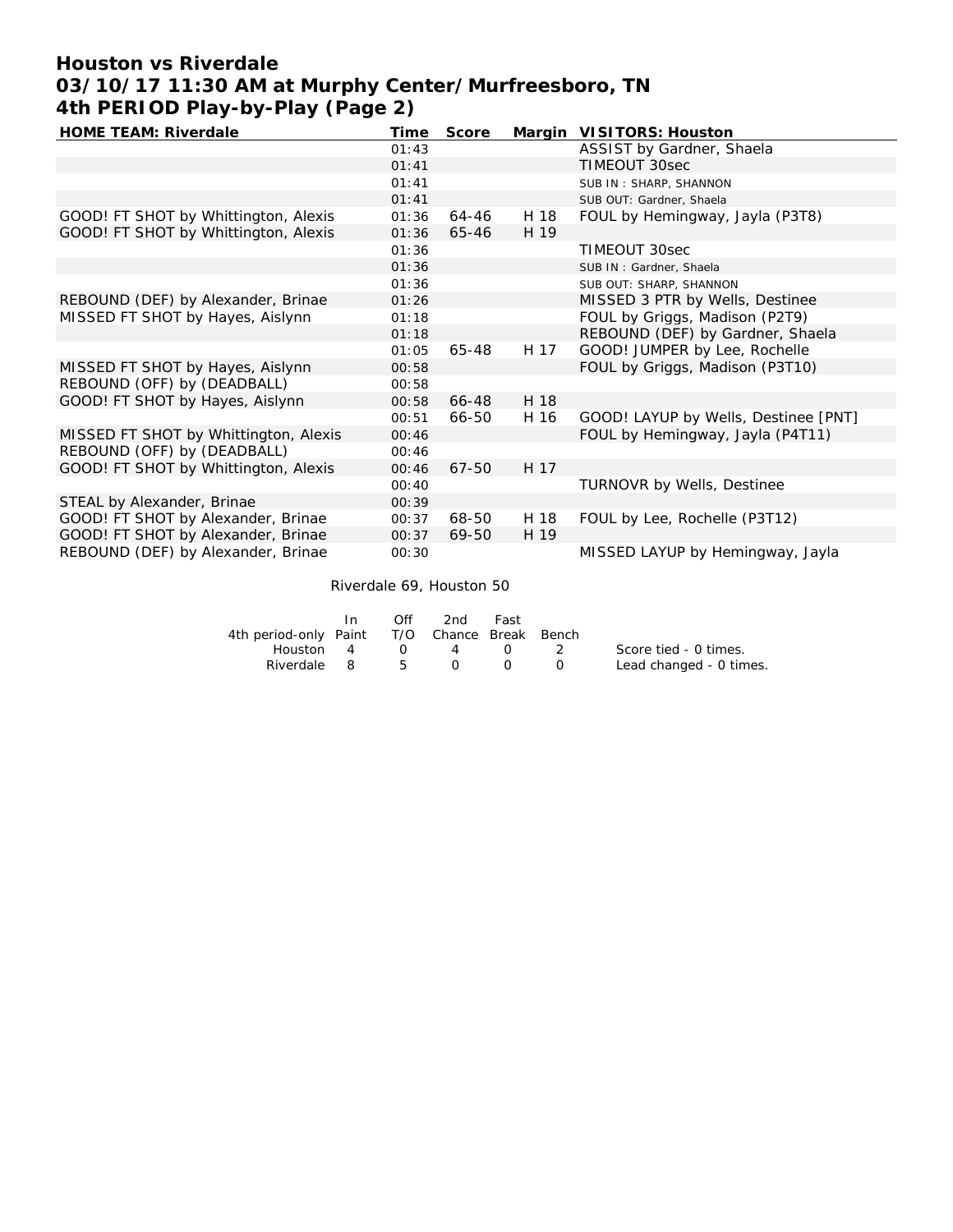### **Official Basketball Box Score -- 1st Period-Only Houston vs Riverdale 03/10/17 11:30 AM at Murphy Center/Murfreesboro, TN**

**Houston 11 • 28-4**

|    |                                                                                           |   | Total    | $3-Ptr$              |         |                | Rebounds |                |          |                |          |          |          |          |                                  |
|----|-------------------------------------------------------------------------------------------|---|----------|----------------------|---------|----------------|----------|----------------|----------|----------------|----------|----------|----------|----------|----------------------------------|
| ## | Player                                                                                    |   |          | FG-FGA FG-FGA FT-FTA |         | Off Def Tot    |          |                | PF       | TP             | A        | TO       | Blk      | Stl      | Min                              |
| 33 | Carter, Melisa                                                                            |   | 1-1      | $0 - 0$              | $0 - 0$ | $\mathcal{P}$  |          | 3              | $\Omega$ | 2              | O        |          | $\Omega$ |          | 4                                |
| 00 | Hemingway, Jayla                                                                          | g | $2 - 4$  | $0-0$                | $0-0$   | 0              | 0        | 0              |          | $\overline{4}$ | $\Omega$ | 3        | $\Omega$ |          | 6                                |
| 20 | Gardner, Shaela                                                                           | g | $O - 1$  | $O - 1$              | $0 - 0$ | 0              |          |                | $\Omega$ | 0              | $\Omega$ | $\Omega$ | $\Omega$ | O        |                                  |
| 23 | Griggs, Madison                                                                           | g | 1-1      | $0 - 0$              | $0-0$   |                |          | $\overline{2}$ |          | 2              | 2        | $\Omega$ | $\Omega$ | $\Omega$ | 6                                |
| 24 | Wells, Destinee                                                                           | g | $1 - 5$  | $O - 1$              | 1-1     |                | $\Omega$ |                | 2        | 3 <sup>1</sup> | $\Omega$ | $\Omega$ | $\Omega$ | O        |                                  |
| 03 | Lee, Rochelle                                                                             |   | $O - 1$  | $0-0$                | $0 - 0$ | $\overline{O}$ | 2        | 2              | $\Omega$ | $\overline{O}$ | $\Omega$ |          |          | 0        | 3                                |
| 15 | Hoskin, Sammiyah                                                                          |   | $0 - 2$  | $0 - 0$              | $0 - 0$ | 1              | $\Omega$ |                | $\Omega$ | 0              | $\Omega$ | $\Omega$ | $\Omega$ | $\Omega$ | 3                                |
| 35 | SHARP, SHANNON                                                                            |   | $0 - 1$  | $0 - 0$              | $0 - 0$ | 0              | $\Omega$ | $\overline{O}$ |          | $\Omega$       | $\Omega$ | $\Omega$ | $\Omega$ | $\Omega$ | $0+$                             |
|    | Team                                                                                      |   |          |                      |         |                |          |                |          |                |          |          |          |          |                                  |
|    | <b>Totals</b>                                                                             |   | $5 - 16$ | $0 - 2$              | 1-1     | 6              | 6        | 12             | 5        | 11             | 2        | 5        |          |          |                                  |
|    | $FG \%$ :<br>$5 - 16$<br>31.3%<br>3FG %:<br>$0 - 2$<br>$0.0\%$<br>$FT%$ :<br>100.0<br>1-1 |   |          |                      |         |                |          |                |          |                |          |          |          |          | Deadball<br>Rebounds<br>$\Omega$ |

**Riverdale 14 • 33-0**

|    |                                                                                     |              | Total    | $3-$ Ptr      |         | Rebounds       |                |                 |                |                |                |                  |                |          |                           |
|----|-------------------------------------------------------------------------------------|--------------|----------|---------------|---------|----------------|----------------|-----------------|----------------|----------------|----------------|------------------|----------------|----------|---------------------------|
| ## | Player                                                                              |              |          | FG-FGA FG-FGA | FT-FTA  | Off Def Tot    |                |                 | PF             | TP             | A              | TO               | Blk            | Stl      | Min                       |
| 32 | Alexander, Brinae                                                                   |              | $1 - 3$  | $0 - 2$       | $0 - 0$ | Ο              |                |                 | 0              | 2              |                | $\left( \right)$ |                |          | 6                         |
| 03 | Hayes, Anastasia                                                                    | $\mathbf{q}$ | $2 - 4$  | $O - 1$       | $3 - 3$ | $\overline{2}$ | $\overline{O}$ | $\overline{2}$  | $\Omega$       | 7 <sub>1</sub> | $\Omega$       |                  | $\Omega$       | $\Omega$ | 6                         |
| 11 | Hayes, Aislynn                                                                      | $\mathbf{q}$ | $0 - 3$  | $0 - 0$       | $0 - 0$ |                | 0              |                 |                | 0              | 0              |                  | $\circ$        |          | 6                         |
| 12 | Whittington, Amanda                                                                 | $\mathbf{q}$ | $0-0$    | $0-0$         | $0 - 0$ | $\overline{O}$ | $\Omega$       | $\overline{O}$  |                | O              | $\Omega$       | $\Omega$         | $\overline{O}$ | O        | $\overline{2}$            |
| 25 | Whittington, Alexis                                                                 | g            | $1 - 3$  | $O - 1$       | $O-O$   | 0              |                | 1               | $\Omega$       | $\overline{2}$ | 0              | 0                | $\Omega$       |          | 8                         |
| 01 | Hayes, Alasia                                                                       |              | $1 - 1$  | $0 - 0$       | $0 - 0$ | $\Omega$       |                | 1 <sub>1</sub>  | $\Omega$       | 2 <sub>1</sub> | $\Omega$       | $\Omega$         |                |          | 3                         |
| 23 | Holcomb, Jalyn                                                                      |              | $0-0$    | $0-0$         | 1-1     | 1.             | 1              | 2 <sub>1</sub>  | O              | 1 <sub>i</sub> | 0              | $\Omega$         | $\Omega$       |          |                           |
| 33 | Mayeux, Allison                                                                     |              | $0 - 2$  | $O-O$         | $0-0$   | 1.             |                | $\overline{2}$  | $\overline{2}$ | $\overline{O}$ |                |                  | $\Omega$       | $\Omega$ | 5                         |
|    | Team                                                                                |              |          |               |         | 0              | 0              | 0               |                |                |                |                  |                |          |                           |
|    | Totals                                                                              |              | $5 - 16$ | $O - 4$       | $4 - 4$ | 5              | 5              | 10 <sup>1</sup> | 4              | 14             | $\overline{2}$ | 3                | 2              | 3        |                           |
|    | FG $%$ :<br>$5 - 16$<br>31.3%<br>3FG %:<br>0.0%<br>$0 - 4$<br>FT %:<br>100.0<br>4-4 |              |          |               |         |                |                |                 |                |                |                |                  |                |          | Deadball<br>Rebounds<br>0 |

Officials:

| Score by periods | 1st    | 3rd | Total |
|------------------|--------|-----|-------|
| l Houston        | $\sim$ |     |       |
| Riverdale        |        |     |       |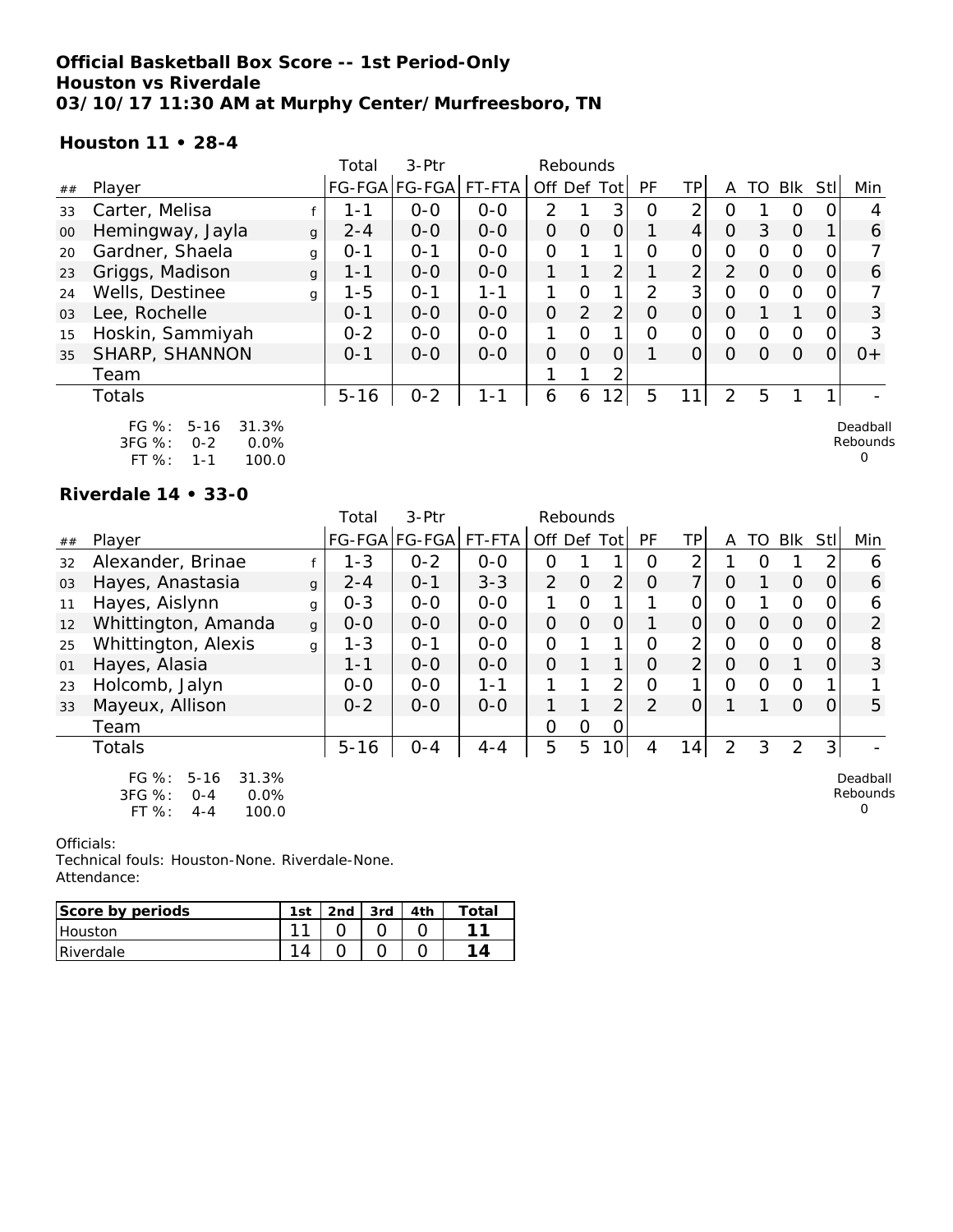### **Official Basketball Box Score -- 2nd Period-Only Houston vs Riverdale 03/10/17 11:30 AM at Murphy Center/Murfreesboro, TN**

**Houston 12**

|    |                                                                                      |              | Total    | $3-Ptr$               |         | Rebounds    |   |                 |          |                |          |          |          |          |                                  |
|----|--------------------------------------------------------------------------------------|--------------|----------|-----------------------|---------|-------------|---|-----------------|----------|----------------|----------|----------|----------|----------|----------------------------------|
| ## | Player                                                                               |              |          | FG-FGA FG-FGA  FT-FTA |         | Off Def Tot |   |                 | PF       | ΤP             | Α        | TO       | Blk      | Stll     | Min                              |
| 33 | Carter, Melisa                                                                       |              | $0 - 0$  | $0 - 0$               | $0 - 0$ | 0           |   |                 |          |                | 0        |          | O        |          | 5                                |
| 00 | Hemingway, Jayla                                                                     | $\mathbf{q}$ | $0 - 2$  | $0 - 1$               | $0-0$   | 0           | 0 | $\overline{O}$  | $\Omega$ | 0              | $\Omega$ | $\Omega$ | $\Omega$ |          | 6                                |
| 20 | Gardner, Shaela                                                                      | g            | $0 - 2$  | $0 - 2$               | $0 - 0$ | 0           | 4 | 4               |          |                | 0        | 4        |          |          | 8                                |
| 23 | Griggs, Madison                                                                      | $\mathbf{q}$ | $1 - 3$  | $0 - 1$               | $0 - 0$ | 0           | 2 | $\overline{2}$  | $\Omega$ | $\overline{2}$ | $\Omega$ | $\Omega$ | $\Omega$ | $\Omega$ | 6                                |
| 24 | Wells, Destinee                                                                      | g            | $2 - 2$  | $0 - 0$               | $4 - 5$ | 0           | Ω | 0               | $\Omega$ | 8              | 0        | $\Omega$ | $\Omega$ |          | 8                                |
| 15 | Hoskin, Sammiyah                                                                     |              | $0 - 1$  | $0 - 0$               | $0 - 0$ | $\Omega$    |   | 1.              | $\Omega$ | $\Omega$       | $\Omega$ | $\Omega$ | $\Omega$ | 0        | $\overline{2}$                   |
| 35 | SHARP, SHANNON                                                                       |              | $1 - 2$  | $0-0$                 | $0-0$   | 0           | O | 0               | $\Omega$ | 2              | $\Omega$ |          | $\Omega$ |          | 3                                |
|    | Team                                                                                 |              |          |                       |         |             |   | 2               |          |                |          |          |          |          |                                  |
|    | Totals                                                                               |              | $4 - 12$ | $0 - 4$               | $4 - 5$ |             | 9 | 10 <sup>1</sup> | 2        | $\overline{2}$ | $\Omega$ | 4        |          |          |                                  |
|    | FG %:<br>$4 - 12$<br>33.3%<br>3FG %:<br>0.0%<br>$O - 4$<br>FT %:<br>$4 - 5$<br>80.0% |              |          |                       |         |             |   |                 |          |                |          |          |          |          | Deadball<br>Rebounds<br>$\Omega$ |

#### **Riverdale 12**

|    |                                                                                       |   | Total    | $3-Ptr$       |         | Rebounds       |                |                 |          |                 |                |                |                |                |                                  |
|----|---------------------------------------------------------------------------------------|---|----------|---------------|---------|----------------|----------------|-----------------|----------|-----------------|----------------|----------------|----------------|----------------|----------------------------------|
| ## | Player                                                                                |   |          | FG-FGA FG-FGA | FT-FTA  | Off Def Tot    |                |                 | PF       | ΤP              | A              | TO             | <b>BIK</b>     | Stl            | Min                              |
| 32 | Alexander, Brinae                                                                     |   | 1 - 4    | $O - 1$       | $0 - 0$ | 0              | 2              | 2               | $\Omega$ | 2               | O              | $\Omega$       |                | O              | 4                                |
| 03 | Hayes, Anastasia                                                                      | g | $1 - 5$  | $0 - 2$       | $O-O$   | $\overline{O}$ | $\overline{2}$ | $\overline{2}$  | $\Omega$ | $\overline{2}$  | $\overline{2}$ |                | $\Omega$       | $\overline{O}$ | 7                                |
| 11 | Hayes, Aislynn                                                                        | g | $O - 1$  | $0 - 1$       | $0 - 0$ | $\Omega$       | 0              | 0               |          | $\overline{O}$  | O              |                | $\Omega$       | 0              | 2                                |
| 12 | Whittington, Amanda                                                                   | g | $0 - 0$  | $0 - 0$       | $O-O$   | $\Omega$       | $\Omega$       | $\Omega$        | $\Omega$ | $\Omega$        | $\Omega$       | $\Omega$       | $\Omega$       | $\Omega$       | 5                                |
| 25 | Whittington, Alexis                                                                   | q | $2 - 4$  | $0 - 2$       | $1 - 2$ | $\Omega$       | $\Omega$       | 0               | $\Omega$ | 5               | O              | $\Omega$       | $\overline{2}$ |                | 6                                |
| 01 | Hayes, Alasia                                                                         |   | $1 - 2$  | $1 - 2$       | $0 - 0$ | $\Omega$       | 2              | $\overline{2}$  |          | 3               | $\Omega$       | $\Omega$       | $\Omega$       | 0              | 3                                |
| 23 | Holcomb, Jalyn                                                                        |   | $0 - 1$  | $0 - 0$       | $0 - 0$ | 3              | $\Omega$       | 3               |          |                 |                | $\circ$        | $\Omega$       |                | 6                                |
| 33 | Mayeux, Allison                                                                       |   | $0 - 1$  | $O - 1$       | $0 - 0$ | $\Omega$       | 2              | 2               | $\Omega$ | $\Omega$        | $\Omega$       | $\Omega$       | $\Omega$       | 0              | 3                                |
|    | Team                                                                                  |   |          |               |         | 2              | $\Omega$       |                 |          |                 |                |                |                |                |                                  |
|    | Totals                                                                                |   | $5 - 18$ | $1 - 9$       | $1 - 2$ | 5              | 8              | 13 <sub>1</sub> | 3        | 12 <sub>1</sub> | 3              | $\overline{2}$ | 3              | $\overline{2}$ |                                  |
|    | FG %:<br>$5 - 18$<br>27.8%<br>3FG %:<br>11.1%<br>$1 - 9$<br>FT %:<br>$1 - 2$<br>50.0% |   |          |               |         |                |                |                 |          |                 |                |                |                |                | Deadball<br><b>Rebounds</b><br>0 |

Officials:

| Score by periods | 1st | 2 <sub>nd</sub> | <b>3rd</b> | `ota |
|------------------|-----|-----------------|------------|------|
| Houston          |     |                 |            |      |
| Riverdale        |     |                 |            |      |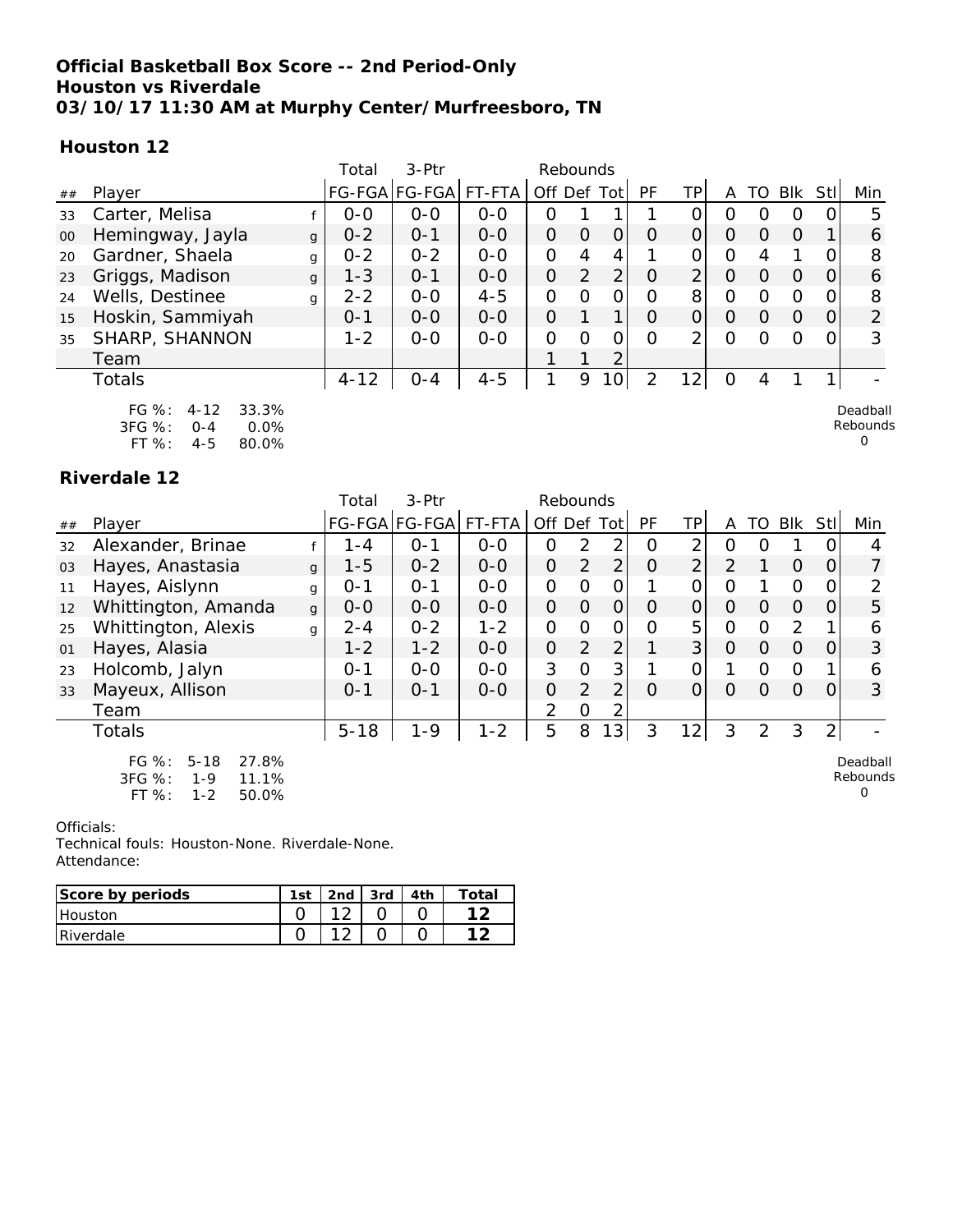### **Official Basketball Box Score -- 3rd Period-Only Houston vs Riverdale 03/10/17 11:30 AM at Murphy Center/Murfreesboro, TN**

### **Houston 8 • 28-4**

|    |                                                                                          |   | Total    | $3-Ptr$              |         |                | Rebounds       |             |          |                |          |               |          |             |                                  |
|----|------------------------------------------------------------------------------------------|---|----------|----------------------|---------|----------------|----------------|-------------|----------|----------------|----------|---------------|----------|-------------|----------------------------------|
| ## | Player                                                                                   |   |          | FG-FGA FG-FGA FT-FTA |         |                |                | Off Def Tot | PF       | ΤP             | Α        | TO            | Blk      | <b>StII</b> | Min                              |
| 33 | Carter, Melisa                                                                           |   | $O-O$    | $0 - 0$              | $O - O$ | O              |                |             |          |                | O        |               | $\Omega$ |             | 4                                |
| 00 | Hemingway, Jayla                                                                         | g | $0 - 3$  | $0 - 2$              | $0 - 0$ | $\overline{O}$ | $\Omega$       | O           |          | $\Omega$       | $\Omega$ |               | $\Omega$ | $\Omega$    | 3                                |
| 20 | Gardner, Shaela                                                                          | g | $0 - 3$  | $0 - 1$              | $0-0$   | 0              | 0              | O           | $\Omega$ | 0              | 2        |               |          |             | 8                                |
| 23 | Griggs, Madison                                                                          | g | $1 - 3$  | $1 - 3$              | $0 - 0$ | 0              | $\Omega$       | O           | $\Omega$ | 3 <sup>1</sup> | O        |               | $\Omega$ |             | 6                                |
| 24 | Wells, Destinee                                                                          | q | $2 - 2$  | 1-1                  | $O - O$ |                | $\Omega$       |             | $\Omega$ | 5              | $\Omega$ | $\mathcal{P}$ | $\Omega$ |             | 8                                |
| 15 | Hoskin, Sammiyah                                                                         |   | $O-O$    | $0 - 0$              | $0 - 0$ | $\overline{O}$ | $\Omega$       | $\Omega$    | $\Omega$ | $\Omega$       | $\Omega$ | $\Omega$      | $\Omega$ | 0           | 3                                |
| 35 | SHARP, SHANNON                                                                           |   | $0 - 0$  | $0 - 0$              | $O - O$ | 0              | 0              | 0           | ∩        |                | $\Omega$ |               | $\Omega$ |             | 5                                |
|    | Team                                                                                     |   |          |                      |         | 0              |                |             |          |                |          |               |          |             |                                  |
|    | Totals                                                                                   |   | $3 - 11$ | $2 - 7$              | $O-O$   |                | $\overline{2}$ | 3           | 2        | 8              | 2        | 4             |          |             |                                  |
|    | $FG \%$ :<br>27.3%<br>$3 - 11$<br>3FG %:<br>$2 - 7$<br>28.6%<br>FT %:<br>0.0%<br>$O - O$ |   |          |                      |         |                |                |             |          |                |          |               |          |             | Deadball<br>Rebounds<br>$\Omega$ |

#### **Riverdale 24 • 33-0**

|    |                                                                                           |   | Total    | 3-Ptr         |         | Rebounds       |          |                |          |                |                |          |          |          |                           |
|----|-------------------------------------------------------------------------------------------|---|----------|---------------|---------|----------------|----------|----------------|----------|----------------|----------------|----------|----------|----------|---------------------------|
| ## | Player                                                                                    |   |          | FG-FGA FG-FGA | FT-FTA  | Off Def Tot    |          |                | PF       | TP             | A              | TO.      | Blk      | Stll     | Min                       |
| 32 | Alexander, Brinae                                                                         |   | $4 - 4$  | $2 - 2$       | $3 - 3$ | $\mathbf 0$    |          |                | 0        | 13             | O              |          | 0        |          | 5                         |
| 03 | Hayes, Anastasia                                                                          | g | $1 - 2$  | $0-0$         | $0-0$   | $\overline{O}$ | $\Omega$ | 0              | $\Omega$ | $\overline{2}$ | O              |          | O        | $\Omega$ | 4                         |
| 11 | Hayes, Aislynn                                                                            | g | $2 - 3$  | $0-0$         | $O-O$   | $\mathcal{O}$  | $\Omega$ | $\mathcal{O}$  | 0        | 4              | 2              | Ο        | 0        | 0        | 8                         |
| 12 | Whittington, Amanda                                                                       | g | $1 - 2$  | $1 - 2$       | $0 - 0$ | 1.             | 4        | 5              | O        | 3              | 2              | O        | $\Omega$ |          | 8                         |
| 25 | Whittington, Alexis                                                                       | g | $0 - 1$  | $O - 1$       | $0 - 0$ | $\Omega$       |          |                | Ω        | 0              |                |          | O        | 0        | 6                         |
| 01 | Hayes, Alasia                                                                             |   | $1 - 1$  | $0-0$         | $0-0$   | $\overline{O}$ | $\Omega$ | $\overline{O}$ | $\Omega$ | $\overline{2}$ | $\overline{O}$ | $\Omega$ | O        | 0        | 3                         |
| 33 | Mayeux, Allison                                                                           |   | $0 - 2$  | $0-0$         | $0-0$   | $\mathcal{P}$  |          | 3              | $\Omega$ | 0              | $\Omega$       | Ω        | Ω        | 0        | 3                         |
|    | Team                                                                                      |   |          |               |         |                | O        |                |          |                |                |          |          |          |                           |
|    | Totals                                                                                    |   | $9 - 15$ | $3 - 5$       | $3 - 3$ | 4              |          |                | 0        | 24             | 5              | 3        | O        |          |                           |
|    | $FG \%$ :<br>$9 - 15$<br>60.0%<br>3FG %:<br>60.0%<br>$3 - 5$<br>FT %:<br>100.0<br>$3 - 3$ |   |          |               |         |                |          |                |          |                |                |          |          |          | Deadball<br>Rebounds<br>0 |

Officials:

| Score by periods | 1st | 2 <sub>nd</sub> | 3rd | Total |
|------------------|-----|-----------------|-----|-------|
| <b>Houston</b>   |     |                 |     |       |
| Riverdale        |     |                 |     |       |